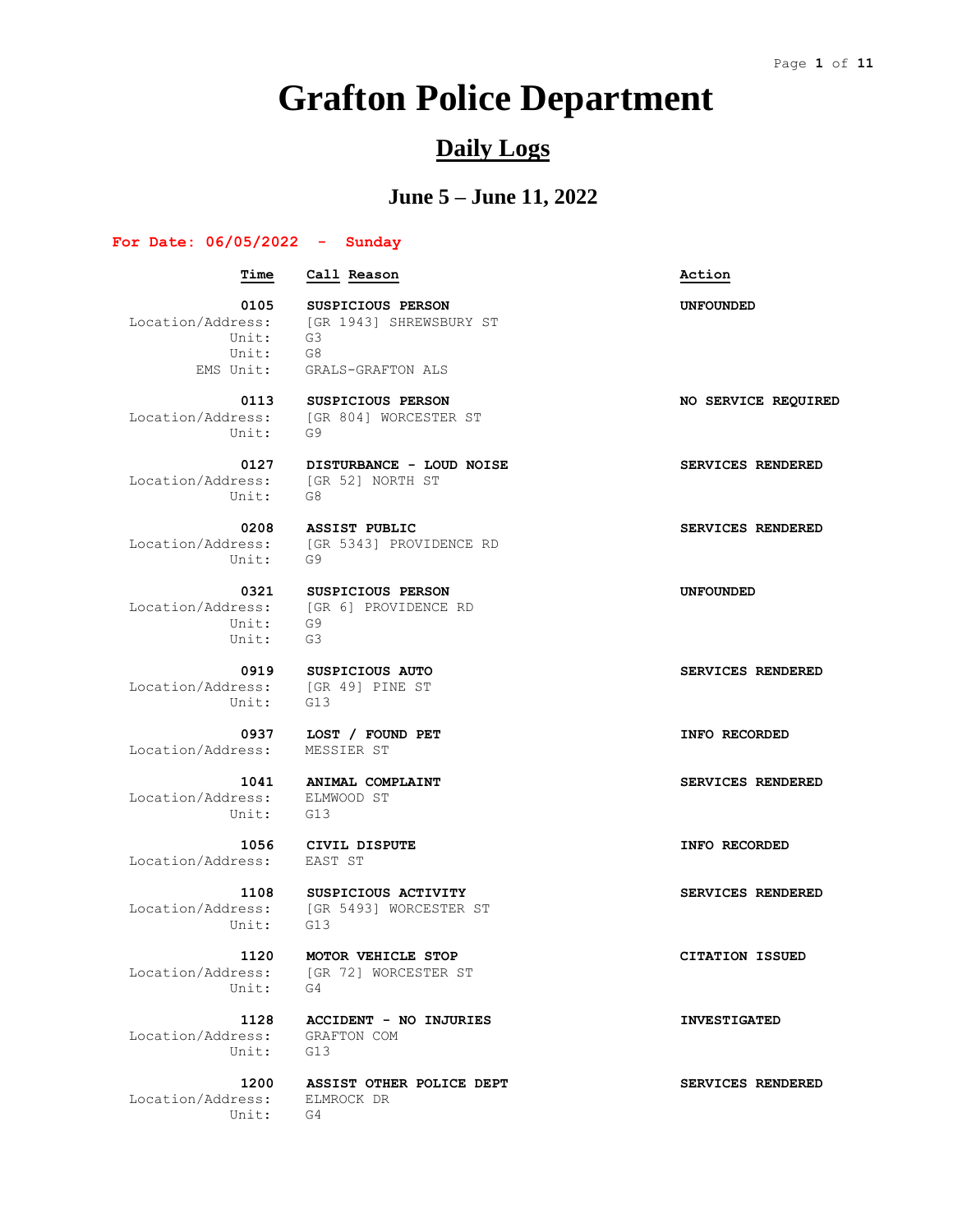**1252 AMBULANCE - MEDICAL REMOVED TO HOSPITAL** Location/Address: FOREST LN EMS Unit: GRALS-GRAFTON ALS Unit: G4

 **1253 MOTOR VEHICLE LOCKOUT SERVICES RENDERED** Location/Address: SNOW RD

Unit: G13

Unit: G13 Unit: G4

 **1346 FIRE - BRUSH SERVICES RENDERED** Location/Address: [GR 350] MAIN ST Fire Unit: CR2-Command-CAR 2 Fire Unit: CR1-Command-CAR 1 FIRE CHIEF Fire Unit: EN3-Pumper-ENGINE 3

 **1536 MOTOR VEHICLE STOP CITATION ISSUED** Vicinity of: WORCESTER ST Unit: G13

 **1749 ERRATIC OPERATOR AREA SEARCH NEGATIVE** Vicinity of: [UP] UPTON ST + WILLIAMS RD Unit: G13

Location/Address: [GR 9684] MAIN ST

 **1905 ALARM - FIRE - RESIDENTIAL SERVICES RENDERED** Fire Unit: EN3-Pumper-ENGINE 3

#### **For Date: 06/06/2022 - Monday**

 **0634 AMBULANCE - MEDICAL REMOVED TO HOSPITAL** Location/Address: CARROLL RD Unit: G12 Unit: G8 EMS Unit: GRALS-GRAFTON ALS Unit: G13

 **0820 REQUEST FOR SERVICE INFO RECORDED** Location/Address: [GR 0757] MILLBURY ST

 **0917 PARKING VIOLATION SERVICES RENDERED** Location/Address: NORTH ST

 **1045 ASSIST PUBLIC SERVICES RENDERED**

Location/Address: [GR 5343] PROVIDENCE RD Unit: G12

 **1353 MOTOR VEHICLE STOP ARREST - SUMMONS** Location/Address: [GR 4788] WORCESTER ST

 Unit: G12 Refer To Summons: 22-78-AR

 Charges: UNINSURED MOTOR VEHICLE REGISTRATION REVOKED/SUSPENDED, OP MV WITH

 Location/Address: WORCESTER ST Unit: G13

 Location/Address: EAST ST Unit: G13

 **1410 DISTURBANCE - NEIGHBOR NO SERVICE REQUIRED**

 **1407 WIRES DOWN SERVICES RENDERED**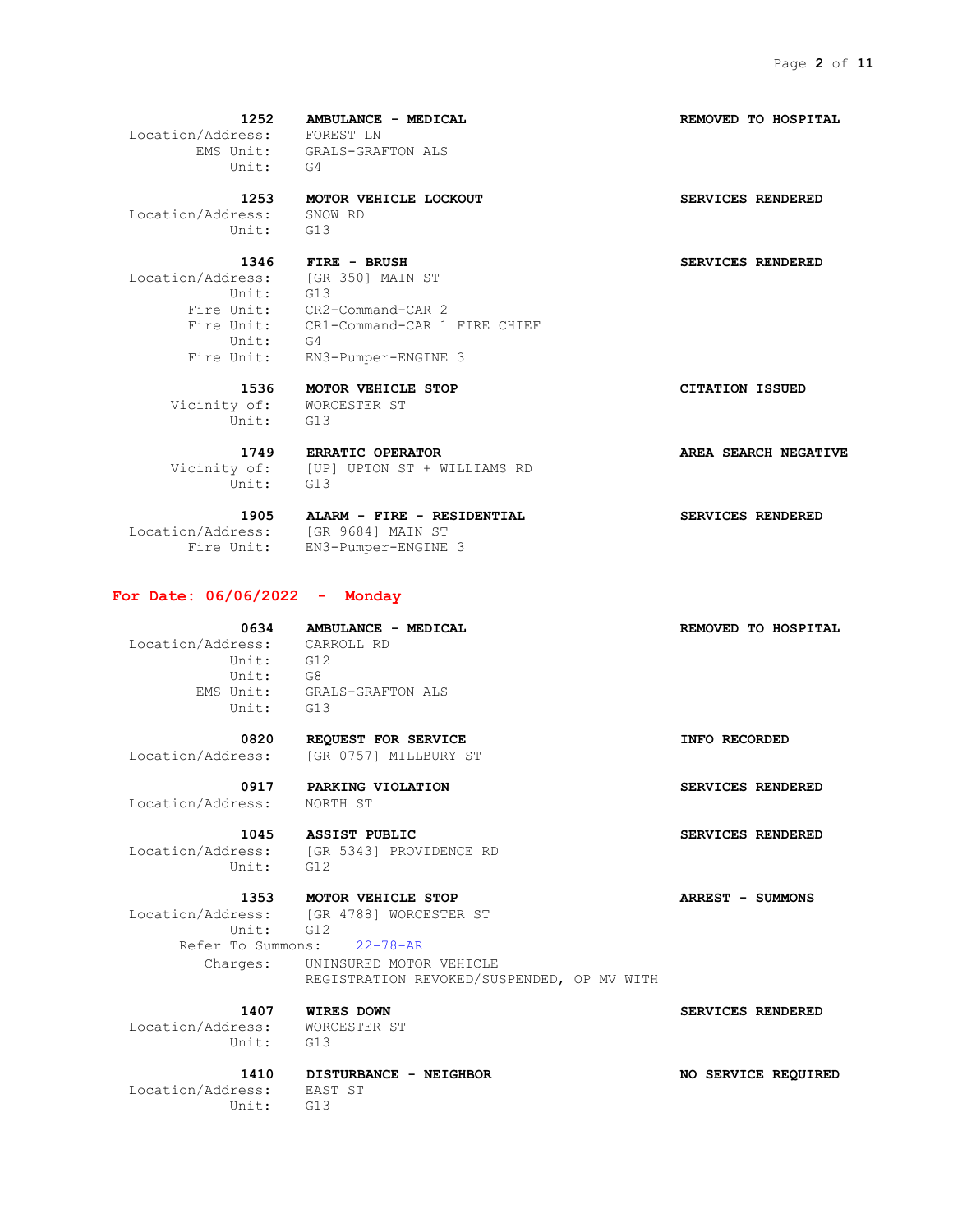**1429 FRAUD/IDENTITY THEFT SERVICES RENDERED** Location/Address: [GR 5343] PROVIDENCE RD Unit: G13

 **1539 FOLLOW UP SERVICES RENDERED** Location/Address: [GR 5421] PROVIDENCE RD Unit: G13

 **1545 ROAD RAGE UNFOUNDED**

 **1621 ALARM - MEDICAL PATIENT REFUSAL** Location/Address: WORCESTER ST Unit: G4

Location/Address: MASS PIKE W

 Location/Address: WORCESTER ST Unit: G13

 Location/Address: MILFORD RD Unit: G4

 Location/Address: OLD WESTBORO RD Unit: G13

 Location/Address: PINE ST Unit: G11 EMS Unit: GRALS-GRAFTON ALS

 Location/Address: BROWNS RD Unit: G4

 Location/Address: NORTH ST Unit: G4

**For Date: 06/07/2022 - Tuesday**

Unit: G10

 **0624 MOTOR VEHICLE STOP CITATION ISSUED** Location/Address: [GR 3693] WORCESTER ST

 Location/Address: ORCHARD ST Unit: G12

0834 **LARCENY** / THEFT **SERVICES** RENDERED

Location/Address: PROVIDENCE RD

EMS Unit: GRALS-GRAFTON ALS

 **1654 FIRE - MOTOR VEHICLE SERVICES RENDERED** Fire Unit: CR1-Command-CAR 1 FIRE CHIEF Fire Unit: EN1-Pumper-ENGINE 1 EMS Unit: GRALS-GRAFTON ALS

 **1857 MOTOR VEHICLE STOP VERBAL WARNING**

 **1929 DISTURBANCE - LOUD NOISE INVESTIGATED**

 **2126 CITIZEN COMPLAINT SERVICES RENDERED** Location/Address: [GR 5343] PROVIDENCE RD

 **2150 ALARM - FIRE - RESIDENTIAL ACCIDENTAL/DEFECT ALARM**

 Fire Unit: CR1-Command-CAR 1 FIRE CHIEF EMS Unit: GRALS-GRAFTON ALS Fire Unit: EN1-Pumper-ENGINE 1

 **2233 MOTOR VEHICLE STOP VERBAL WARNING**

 **1833 SUSPICIOUS AUTO INFO RECORDED**

 **2024 AMBULANCE - MEDICAL REMOVED TO HOSPITAL**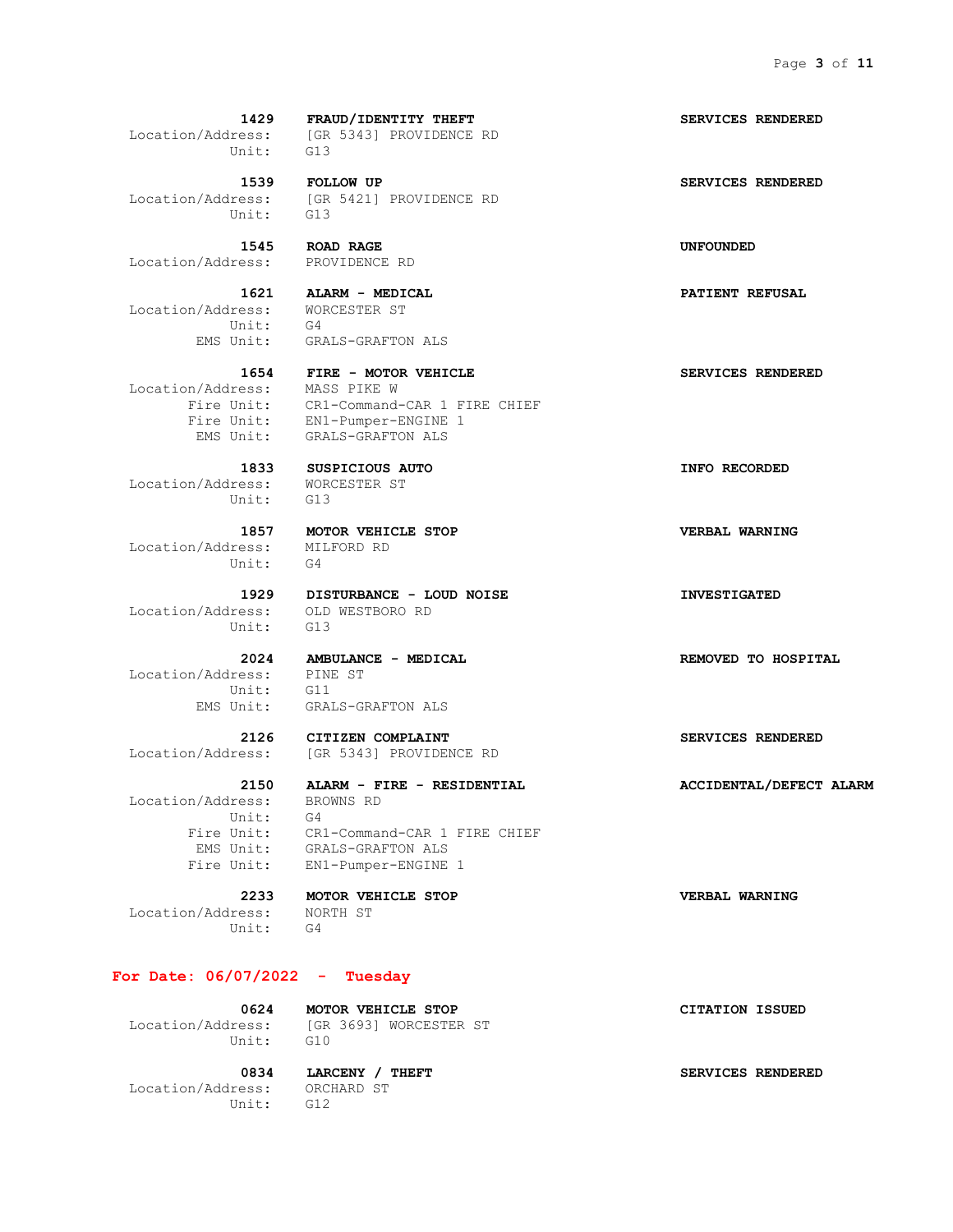| 1316<br>Location/Address: MAGNOLIA LN          | <b>ANIMAL COMPLAINT</b>                                                                                                           | SERVICES RENDERED        |
|------------------------------------------------|-----------------------------------------------------------------------------------------------------------------------------------|--------------------------|
| Location/Address: PATRIOT WAY<br>Fire Unit:    | 1351 ALARM - FIRE - RESIDENTIAL<br>Fire Unit: CR1-Command-CAR 1 FIRE CHIEF<br>Fire Unit: CR2-Command-CAR 2<br>EN2-Pumper-ENGINE 2 | SERVICES RENDERED        |
| Unit: G10                                      | 1356 TRAFFIC CONTROL<br>Location/Address: [GR 5425] PROVIDENCE RD                                                                 | SERVICES RENDERED        |
| 1404<br>Unit: G10                              | <b>ASSIST PUBLIC</b><br>Location/Address: [GR 5343] PROVIDENCE RD                                                                 | SERVICES RENDERED        |
| Unit:<br>Unit:                                 | 1514 DISORDERLY PERSON(S)<br>Location/Address: [GR 538] KAYE CIR<br>G13<br>G4                                                     | <b>INVESTIGATED</b>      |
| Location/Address:<br>Unit:                     | 1611 MOTOR VEHICLE STOP<br>MILFORD RD<br>$G-4$                                                                                    | <b>CITATION ISSUED</b>   |
| Location/Address: [GR 49] PINE ST<br>Unit: G13 | 1619 SUSPICIOUS AUTO                                                                                                              | AREA SEARCH NEGATIVE     |
| Location/Address: MILFORD RD<br>Unit: G4       | 1631 MOTOR VEHICLE STOP                                                                                                           | <b>CITATION ISSUED</b>   |
| Unit:<br>Unit:                                 | 1640 ERRATIC OPERATOR<br>Location/Address: [GR 1945] MAGILL DR<br>G13<br>G4                                                       | AREA SEARCH NEGATIVE     |
| Location/Address:<br>Unit:<br>Unit:            | 1707 WELL BEING CHECK<br>MESSIER ST<br>G4<br>G13                                                                                  | <b>INVESTIGATED</b>      |
| 1741                                           | ACCIDENT - NO INJURIES<br>Location/Address: [MI] GRAFTON RD + OAKES                                                               | REFERRED TO OTHER AGENCY |
| 2032<br>Location/Address:<br>Unit:<br>Unit:    | MOTOR VEHICLE STOP<br>BRIDGE ST<br>G9<br>G10                                                                                      | <b>CITATION ISSUED</b>   |
| 2046<br>Location/Address:<br>Unit:<br>Unit:    | AMBULANCE - MEDICAL - EMD<br>OAK ST<br>G9<br>G4                                                                                   | REMOVED TO HOSPITAL      |

 Location/Address: WORCESTER ST Unit: G9

 **2155 MOTOR VEHICLE STOP CITATION ISSUED** Location/Address: WORCESTER ST Unit: G4

 EMS Unit: GRALS-GRAFTON ALS  **2146 MOTOR VEHICLE STOP CITATION ISSUED**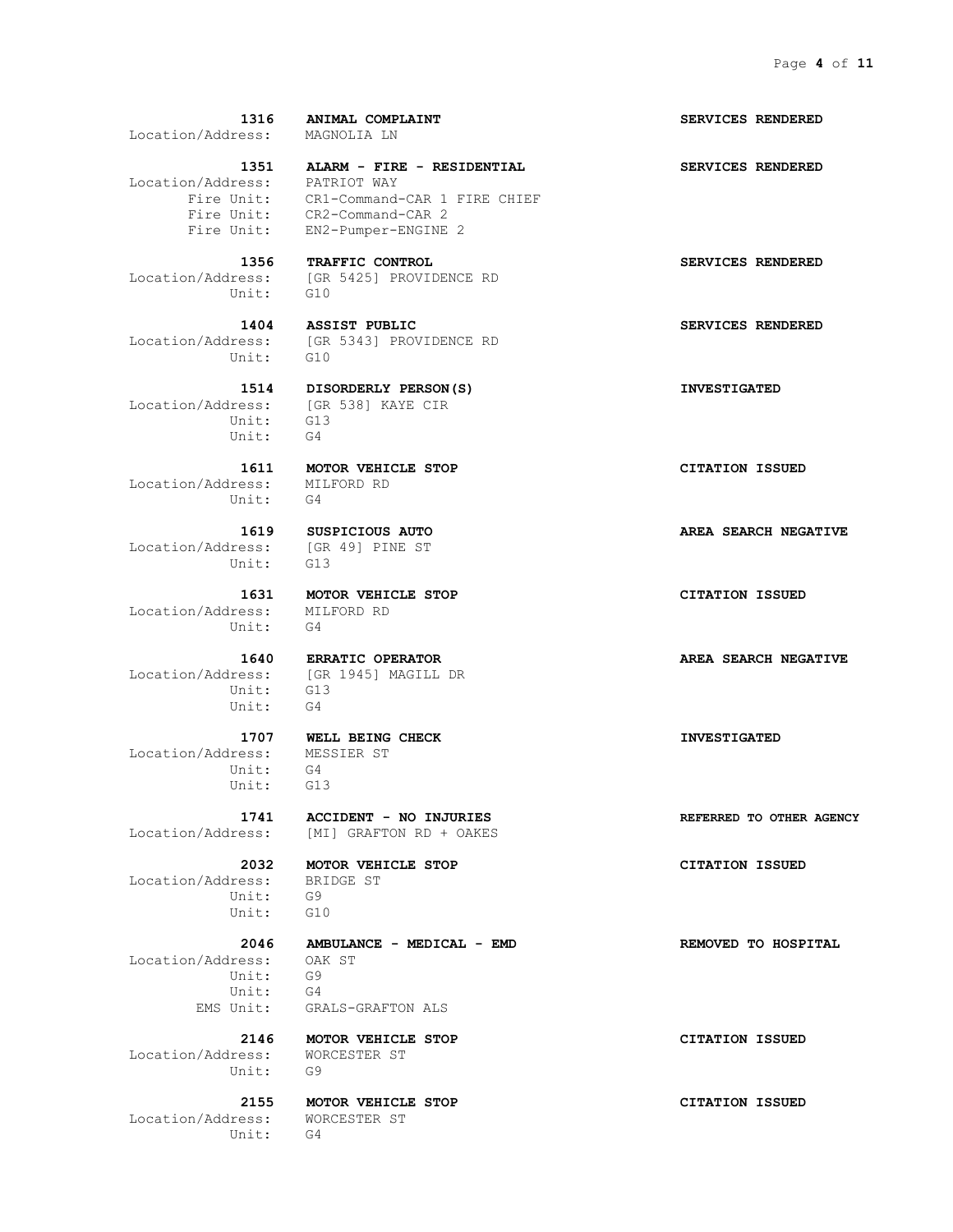**2217 MOTOR VEHICLE STOP CITATION ISSUED** Location/Address: WORCESTER ST + DEERNOLM ST Unit: G4  **2229 ACCIDENT - PERSONAL INJURY REMOVED TO HOSPITAL** Location/Address: WORCESTER ST Unit: G9 Unit: G4 EMS Unit: GRALS-GRAFTON ALS

#### **For Date: 06/08/2022 - Wednesday**

 **0038 DISTURBANCE - GENERAL SERVICES RENDERED** Location/Address: Unit: G12 Unit: G9 Unit: G11 Unit: G10

Location/Address: BRIGHAM HILL RD

 Location/Address: MEADOW LN Unit: G12

Unit: G12

Location/Address: HIGH POINT DR

Unit: G10

Unit: G12

Location/Address: PROVIDENCE RD

 Location/Address: WORCESTER ST Unit: G8

 Location/Address: DEERNOLM ST Unit: G13

 Location/Address: MILFORD RD Unit: G4

 Location/Address: MILFORD RD Unit: G4

 Location/Address: FOREST LN Unit: G4 Unit: G8

 **0656 ANIMAL COMPLAINT SERVICES RENDERED**

 **0714 ALARM - BURGLAR INVESTIGATED**

Location/Address: [GR 7447] GRAFTON COM

 **1048 ANIMAL COMPLAINT SERVICES RENDERED**

**1303 ASSIST PUBLIC SERVICES RENDERED** Location/Address: [GR 5343] PROVIDENCE RD

 **1352 TRAFFIC CONTROL SERVICES RENDERED** Location/Address: [GR 5425] PROVIDENCE RD

 **1603 MOTOR VEHICLE STOP CITATION ISSUED**

 **1614 MOTOR VEHICLE STOP VERBAL WARNING**

 **1625 MOTOR VEHICLE STOP CITATION ISSUED**

 **1655 WELL BEING CHECK SERVICES RENDERED**

 **1040 DISABLED AUTO SERVICES RENDERED**

 **1415 ANIMAL COMPLAINT SERVICES RENDERED**

 **1556 MOTOR VEHICLE STOP VERBAL WARNING**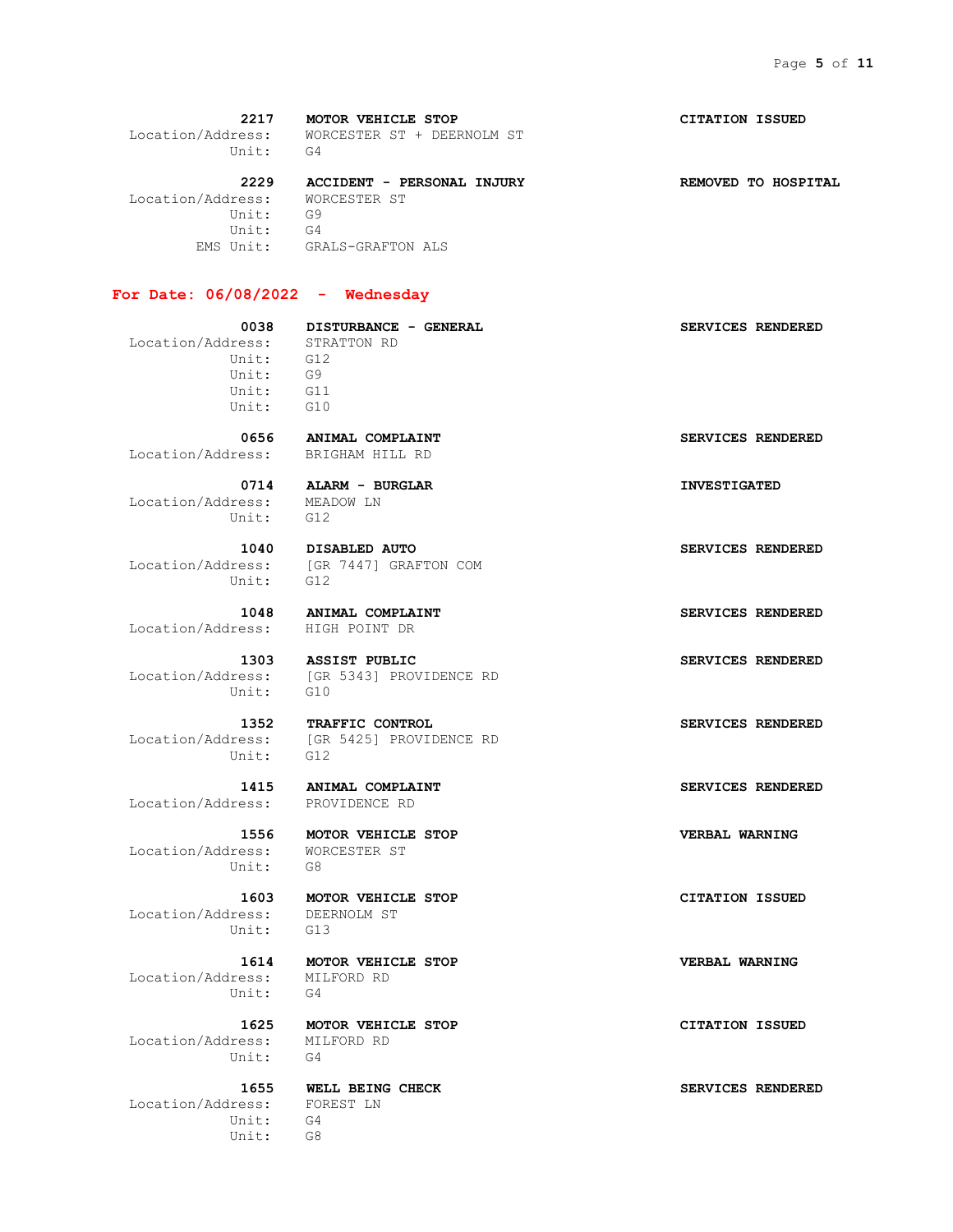Location/Address: [GR 5343] PROVIDENCE RD Unit: G13  **1737 MOTOR VEHICLE STOP CITATION ISSUED** Location/Address: MILFORD RD + PROVIDENCE RD Unit: G4  **1753 MOTOR VEHICLE STOP CITATION ISSUED** Location/Address: MILFORD RD Unit: G4  **1827 ANIMAL COMPLAINT SERVICES RENDERED** Location/Address: [GR 72] WORCESTER ST Unit: G13  **1944 NOTIFICATION SERVICES RENDERED** Location/Address: MAIN ST  **2149 MOTOR VEHICLE STOP VERBAL WARNING** Location/Address: GRAFTON COM Unit:  **2207 WELL BEING CHECK INVESTIGATED** Location/Address: [GR 286] WORCESTER ST Unit: G9  **2228 MOTOR VEHICLE STOP VERBAL WARNING** Location/Address: HOLLYWOOD DR Unit: G4

 **2237 MOTOR VEHICLE STOP ARREST - CUSTODY** Location/Address: SUZANNE TER + SNOW RD Unit: G9 Unit: G4 Refer To Arrest: 22-80-AR Arrest: CASELLA, ANTHONY JOSEPH Address: 36 SNOW RD GRAFTON, MA Age: 47<br>Charges: 0U1 OUI-LIQUOR OR .08% NEGLIGENT OPERATION OF MOTOR VEHICLE MARKED LANES VIOLATION

#### **For Date: 06/09/2022 - Thursday**

 Location/Address: WORCESTER ST Unit: G11

 **0227 MOTOR VEHICLE STOP SERVICES RENDERED** Location/Address: [GR 9094] WORCESTER ST Unit: G11

 Location/Address: SNOW RD Unit: G9

 Location/Address: SHREWSBURY ST + MANNING LN Unit: G11

 **0916 FOLLOW UP SERVICES RENDERED** Location/Address: [GR 77900] CENTENNIAL DR Unit: G4

 **1704 SCAM/ATTEMPTED SCAM SERVICES RENDERED**

 **0102 MOTOR VEHICLE STOP VERBAL WARNING**

0234 **FOLLOW UP SERVICES RENDERED** 

 **0535 RADAR ASSIGNMENT SERVICES RENDERED**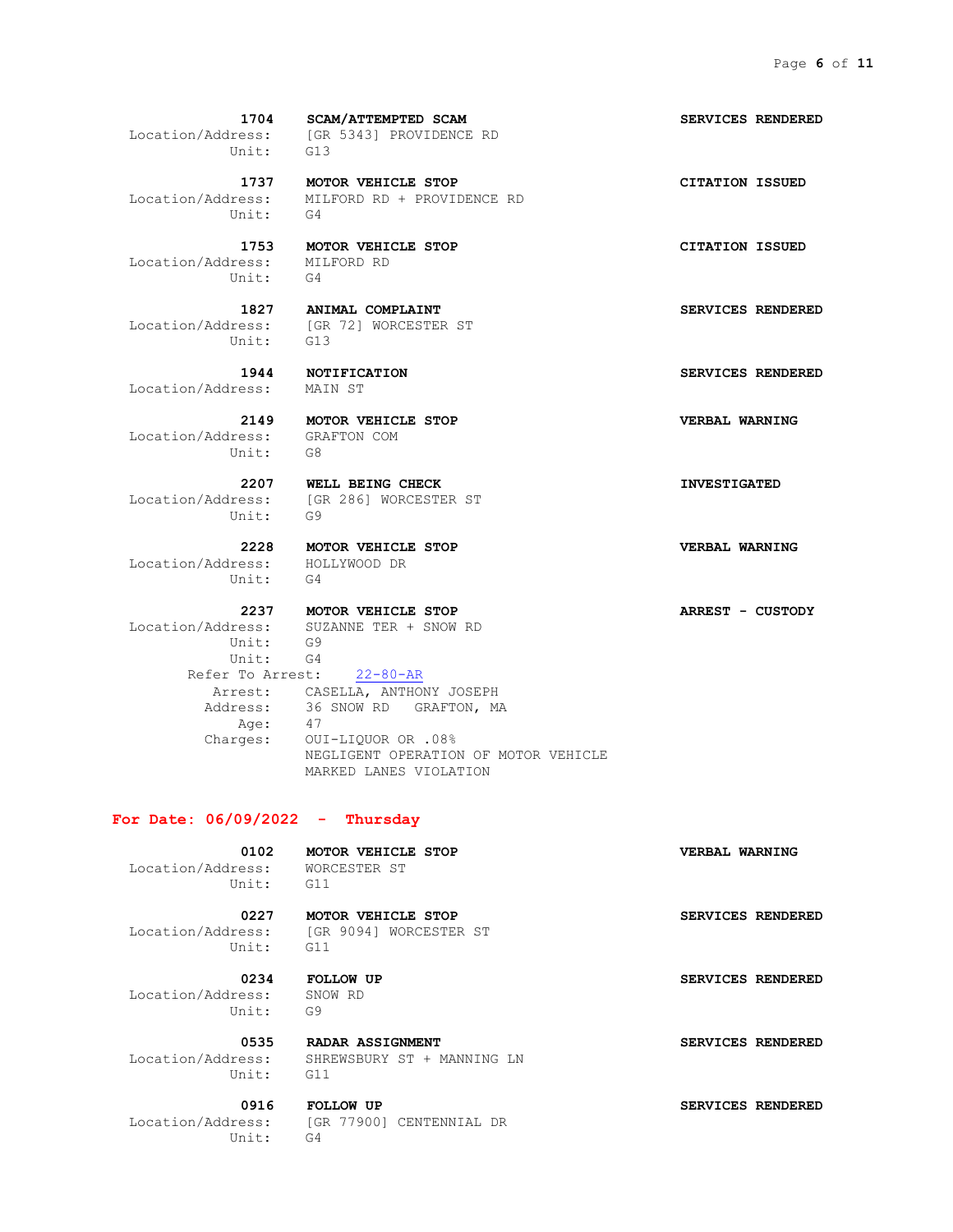| Location/Address: MAPLE AVE<br>Unit:                 | 1048 RADAR ASSIGNMENT<br>G4                                                                                                                   | <b>SERVICES RENDERED</b> |
|------------------------------------------------------|-----------------------------------------------------------------------------------------------------------------------------------------------|--------------------------|
| Fire Unit:                                           | 1109 ALARM - FIRE - RESIDENTIAL<br>Location/Address: [GR 9684] MAIN ST<br>CR1-Command-CAR 1 FIRE CHIEF<br>Fire Unit: EN3-Pumper-ENGINE 3      | SERVICES RENDERED        |
| Unit: G4                                             | 1117 ALARM - MEDICAL<br>Location/Address: [GR 6] PROVIDENCE RD<br>EMS Unit: GRALS-GRAFTON ALS                                                 | ACCIDENTAL/DEFECT ALARM  |
|                                                      | 1121 ASSIST PUBLIC<br>Location/Address: [GR 5] WORCESTER ST                                                                                   | NO SERVICE REQUIRED      |
| 1129<br>Location/Address: OLD UPTON RD<br>Fire Unit: | ALARM - FIRE - RESIDENTIAL<br>CR1-Command-CAR 1 FIRE CHIEF<br>Fire Unit: EN1-Pumper-ENGINE 1                                                  | SERVICES RENDERED        |
| Fire Unit:<br>Fire Unit:                             | 1138 FIRE - GAS ODOR<br>Location/Address: [GR 769] CRAFTSMAN CT<br>Fire Unit: CR2-Command-CAR 2<br>EN3-Pumper-ENGINE 3<br>EN1-Pumper-ENGINE 1 | SERVICES RENDERED        |
| Unit: G4                                             | 1144 FOLLOW UP<br>Location/Address: [GR 250] PROVIDENCE RD                                                                                    | SERVICES RENDERED        |
| 1350<br>Unit:                                        | TRAFFIC CONTROL<br>Location/Address: [GR 5425] PROVIDENCE RD<br>$G-4$                                                                         | SERVICES RENDERED        |
| Vicinity of: MILLBURY ST<br>Unit: G11                | 1607 RADAR ASSIGNMENT                                                                                                                         | <b>CITATION ISSUED</b>   |
| Location/Address: SNOW RD<br>Unit:<br>Unit:          | 1621 SERVE PAPERS<br>G4<br>MC1                                                                                                                | <b>SERVED IN HAND</b>    |
| 1626<br>Location/Address:                            | LOST OR FOUND ARTICLE<br>MASS PIKE W                                                                                                          | SERVICES RENDERED        |
| 1649<br>Location/Address:<br>Unit:                   | ILLEGAL DUMPING<br>SNOW RD<br>MC1                                                                                                             | SERVICES RENDERED        |
| 1829<br>Vicinity of:                                 | DISTURBANCE - LOUD NOISE<br>RIVER AVE                                                                                                         | INFO RECORDED            |
|                                                      |                                                                                                                                               |                          |

 **1927 MOTOR VEHICLE LOCKOUT SERVICES RENDERED** Location/Address: ALFALFA DR Unit: G8

 **2002 TRANSPORT CITIZEN SERVICES RENDERED**

 Location/Address: MAIN ST Unit: G9 Unit: G11 Unit: G3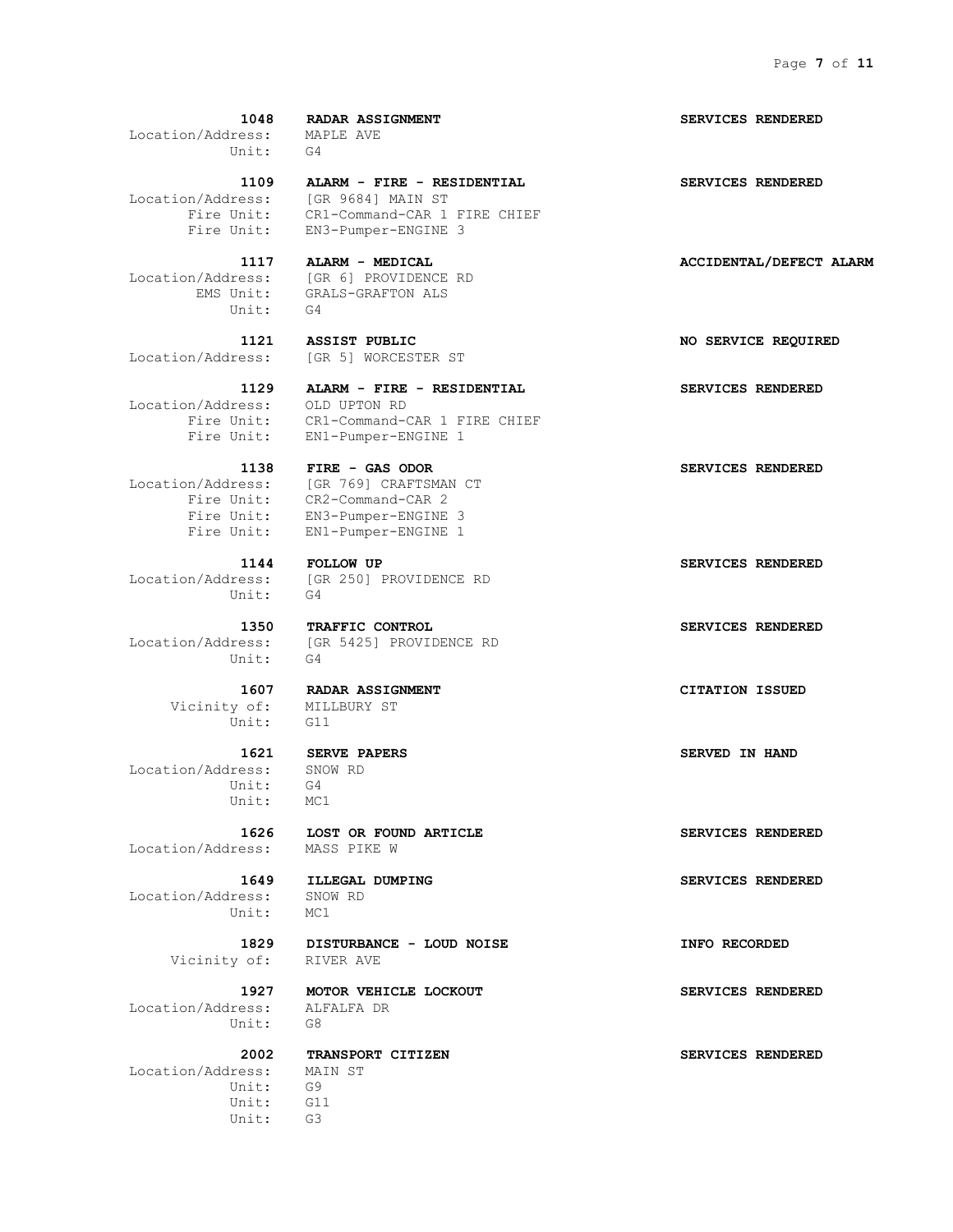**2023 FOLLOW UP INFO RECORDED** Location/Address: SNOW RD Unit: G4  **2025 DISTURBANCE - LOUD NOISE AREA SEARCH NEGATIVE** Location/Address: RIVER AVE Unit: G11  **2039 SUSPICIOUS ACTIVITY INVESTIGATED** Location/Address: FERRY ST Unit: G11 Unit: G3  **2123 MOTOR VEHICLE STOP VERBAL WARNING** Vicinity of: WORCESTER ST Unit: G4  **2135 MOTOR VEHICLE STOP VERBAL WARNING** Location/Address: MILLBURY ST + HUDSON AVE Unit: G9  **2137 MOTOR VEHICLE STOP INFO RECORDED** Location/Address: SOUTH ST + GRAFTON COM Unit: G4  **2158 MOTOR VEHICLE STOP CITATION ISSUED** Location/Address: N MAIN ST + BRIDGE ST Unit: G9

Unit: G4

 **2211 MOTOR VEHICLE STOP CITATION ISSUED** Location/Address: WORCESTER ST Unit: G4

Unit: G4

 Location/Address: [GR 4606] UPTON ST Unit: G9

 **2350 ASSIST PUBLIC REFERRED TO OTHER AGENCY**

#### **For Date: 06/10/2022 - Friday**

Unit: G11

0015 **ALARM** - **BURGLAR ACCIDENTAL/DEFECT ALARM** Location/Address: [GR 9094] WORCESTER ST

 Location/Address: WORCESTER ST Unit: G11

 Location/Address: ELMWOOD ST Unit: G4

Location/Address: JAY ST

 **2201 MOTOR VEHICLE STOP VERBAL WARNING** Vicinity of: [GR 6901] WORCESTER ST

 **2225 MOTOR VEHICLE STOP CITATION ISSUED** Vicinity of: [GR 1288] WORCESTER ST

 **2241 ASSIST PUBLIC SERVICES RENDERED**

Location/Address: [GR 2124] CRESCENT ST

 **0502 RADAR ASSIGNMENT SERVICES RENDERED**

 **0757 WIRES DOWN SERVICES RENDERED**

 **0805 ALARM - BURGLAR ACCIDENTAL/DEFECT ALARM**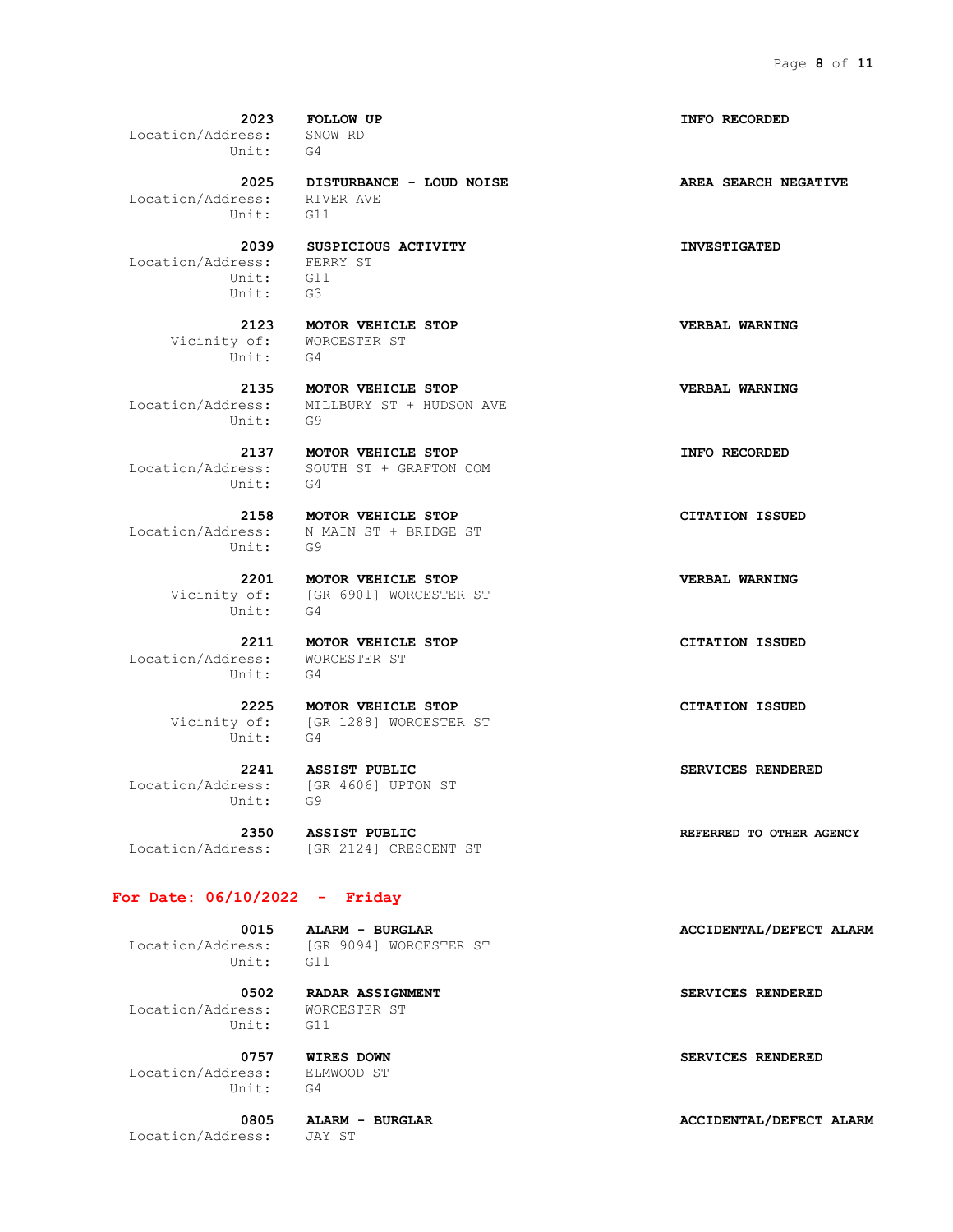Unit: G13

 Location/Address: [GR 8000] WORCESTER ST Unit: G4

Location/Address: HIGH ST

 Location/Address: BUTTERCUP LN Unit: G13

 Location/Address: [GR 5425] PROVIDENCE RD Unit: G13

 Location/Address: NORTH ST Unit: G13 Unit: G11

Unit: G11

 Location/Address: CHURCH ST Unit: G8

n/Additions.<br>EMS Unit: SUP<br>Unit: G8

Unit: G11

 Location/Address: MAGILL DR Unit: G8<br>Unit: G11 Unit:

Unit: G3

 Location/Address: WHITNEY ST Unit: G9

Unit: G9

Unit: G9

 **0954 LARCENY / THEFT INVESTIGATED**

Unit: G4

 **1305 TRAFFIC CONTROL SERVICES RENDERED** Location/Address: WORCESTER ST + WILLIAMS RD Unit: G10

1353 **TRAFFIC CONTROL SERVICES RENDERED** 

 **1432 DISABLED AUTO INVESTIGATED**

 **1521 ACCIDENT - HIT & RUN INVESTIGATED** Location/Address: [GR 5] WORCESTER ST

 **1712 MOTOR VEHICLE STOP VERBAL WARNING**

 **1746 ALARM - MEDICAL PATIENT REFUSAL** Location/Address: [GR 1778] WORCESTER ST SUALS-SUTTON ALS

 **1751 AMBULANCE - MEDICAL REMOVED TO HOSPITAL** Location/Address: [GR 2549] OLD WESTBORO RD EMS Unit: MIALS-MILLBURY ALS

 **1810 SUSPICIOUS ACTIVITY INVESTIGATED**

 **1915 MOTOR VEHICLE STOP VERBAL WARNING** Location/Address: N MAIN ST + WATERVILLE ST

 **1953 MOTOR VEHICLE STOP VERBAL WARNING** Location/Address: [GR 0757] MILLBURY ST

 **2027 MOTOR VEHICLE STOP CITATION ISSUED** Location/Address: OLD WESTBORO RD + NORTH ST

 **0911 ESCORT SERVICES RENDERED**

 **0958 DISTURBANCE - NEIGHBOR SERVICES RENDERED**

 **1951 SUSPICIOUS AUTO SERVICES RENDERED**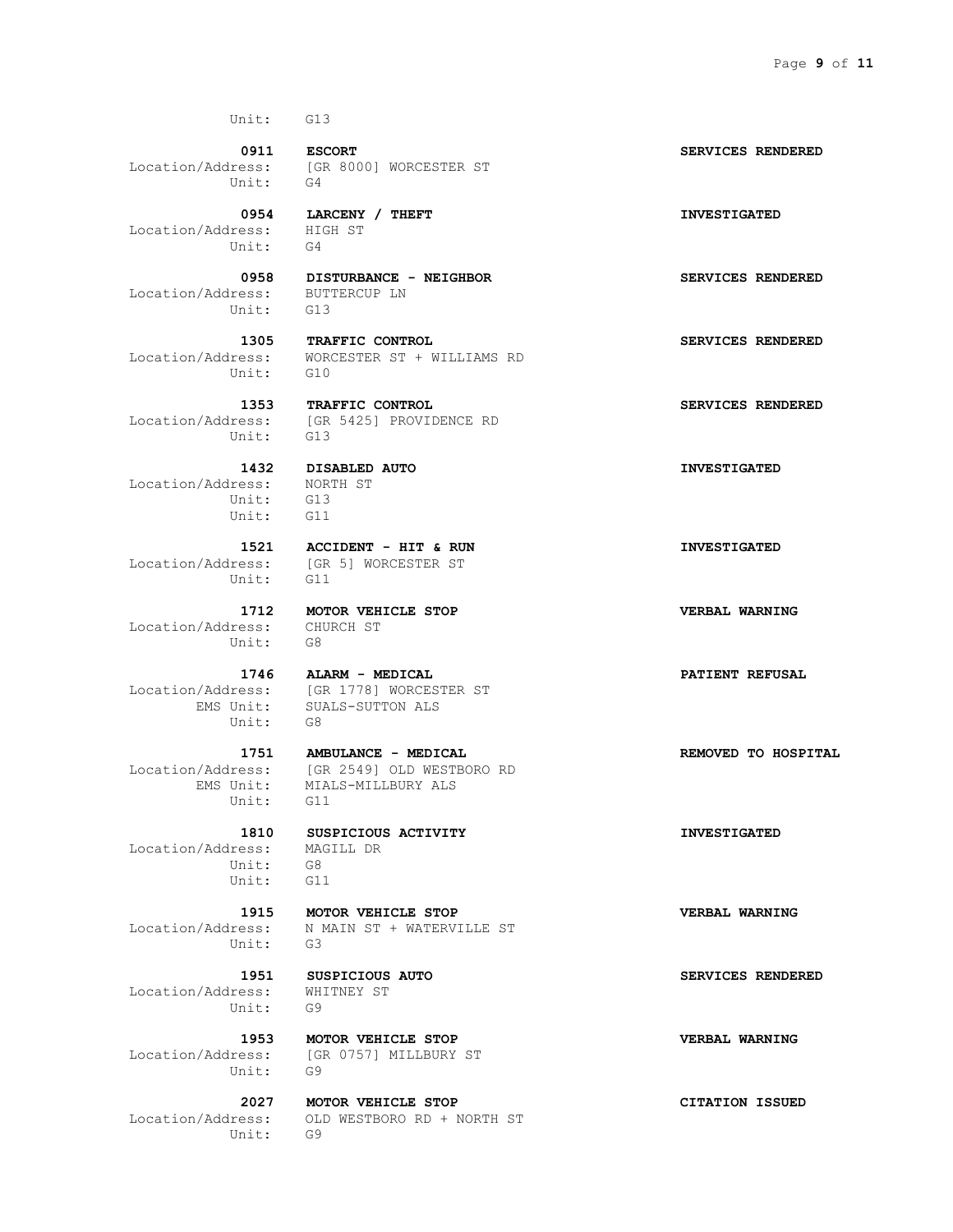**2052 MOTOR VEHICLE STOP CITATION ISSUED** Location/Address: OLD WESTBORO RD + NORTH ST Unit: G9

 **2112 MOTOR VEHICLE STOP CITATION ISSUED** Location/Address: OLD WESTBORO RD + NORTH ST Unit: G9

 **2118 WELL BEING CHECK SERVICES RENDERED** Location/Address: PROVIDENCE RD Unit: G9

Location/Address: N MAIN ST

Unit: G11

 **2200 MOTOR VEHICLE STOP CITATION ISSUED** Location/Address: N MAIN ST + OVERLOOK ST

Location/Address: [NO] CHURCH ST<br>Unit: G11  $\overline{$ Unit: Unit: G8

#### **For Date: 06/11/2022 - Saturday**

 Location/Address: GERSHOM DR Unit: G13

 Location/Address: GEORGE HILL RD Unit: G10

Location/Address: KLONDIKE RD

 **1123 MOTOR VEHICLE STOP CITATION ISSUED** Location/Address: MAIN ST + COLLETTE ST

 Location/Address: [GR 6] PROVIDENCE RD Unit: G10 Unit: G13 EMS Unit: MS35-MEDSTAR 35

 Location/Address: NICHOLS DR Unit: G13

 Location/Address: ELMWOOD ST Unit: G10<br>EMS Unit: GRAI

GRALS-GRAFTON ALS

Location/Address: FERRY ST

Location/Address: JOHN DR

Location/Address: NORTH ST

 **2243 ASSIST OTHER POLICE DEPT SERVICES RENDERED**

 **2122 ASSIST PUBLIC NO SERVICE REQUIRED**

 **0428 ALARM - BURGLAR SERVICES RENDERED**

0914 **ALARM - BURGLAR <b>ACCIDENTAL**/DEFECT ALARM

 **1015 MOTOR VEHICLE VIOLATIONS INFO RECORDED**

 **1220 ILLEGAL DUMPING NO SERVICE REQUIRED**

 **1341 AMBULANCE - MEDICAL REMOVED TO HOSPITAL**

 **1411 MOTOR VEHICLE VIOLATIONS INFO RECORDED**

 **1422 SUSPICIOUS ACTIVITY NO SERVICE REQUIRED**

 **1705 FIRE - MOTOR VEHICLE INVESTIGATED**

## Unit: G10  **1143 WELL BEING CHECK SERVICES RENDERED**